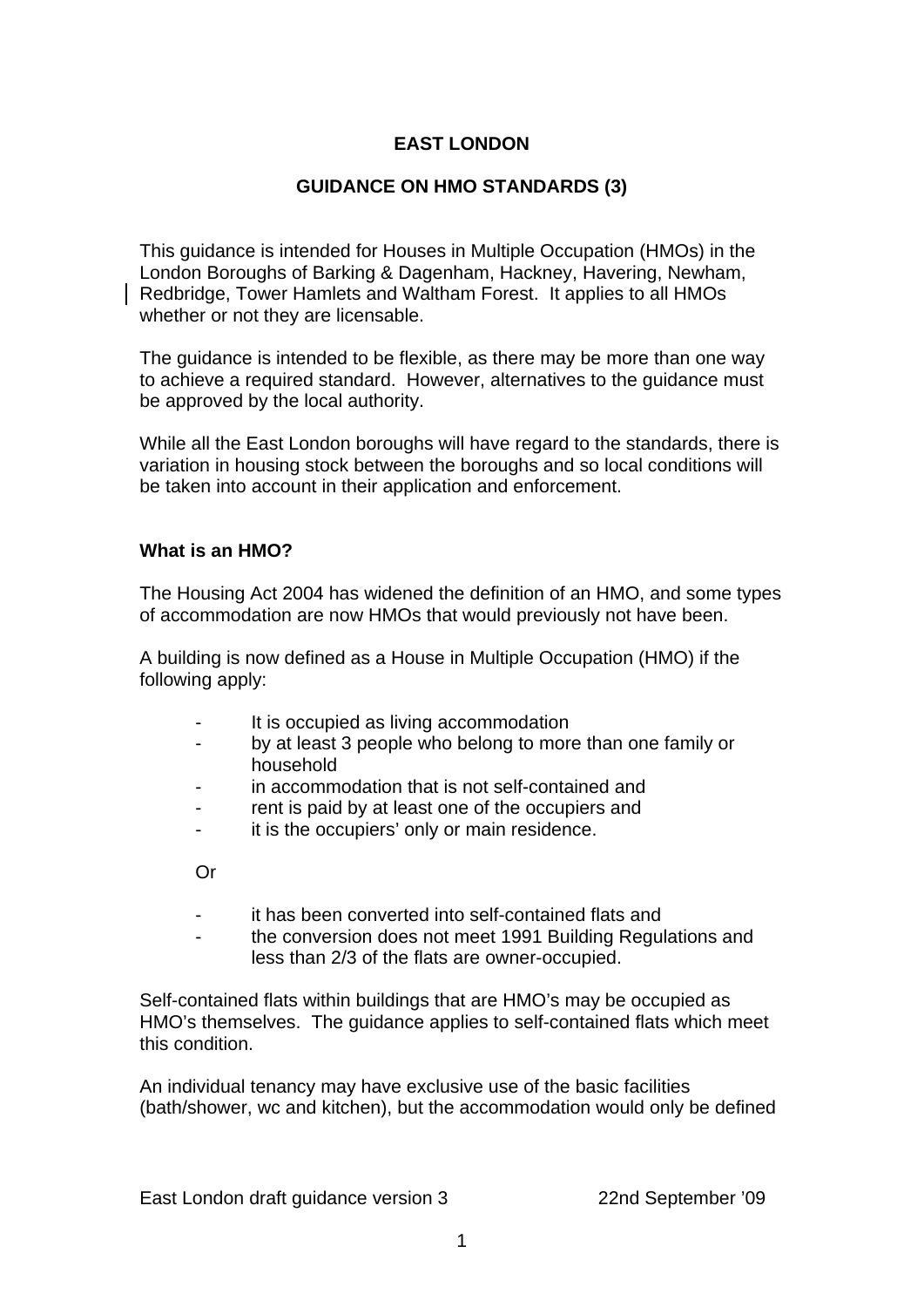as self-contained if the sleeping/living area and all the facilities are behind one door.

# **What is a household?**

A household can be a single person. For two or more people to be part of the same household, they must be closely related by blood, be married or cohabiting partners of either sex, or be in recognized relationships such as step children, or adopted or fostered children. Some live-in employees also count as being in the same household.

## **Space Standards for Sleeping Accommodation**

In this guidance, a **bedsit** is defined as a room, or rooms, used for sleeping within a building, where some of the basic facilities for food preparation and hygiene are provided within the accommodation, or in a separate room and for the exclusive use of the occupiers of the bedsit.

A **bedroom** is a room within a building used for sleeping, and which does not contain any of the basic facilities. The facilities are either provided in separate rooms and are shared with other people living in the HMO, or are provided in separate rooms but for the exclusive use by the occupiers of the bedroom.

A maximum of two people are permitted to share a room for sleeping **irrespective of age.** If there are two occupiers, they must be living together as partners, family members or consenting friends. A room shared by more than two people is overcrowded, and may be subject to enforcement action by the local authority.

A room used for sleeping must not be shared by people of the opposite sex who are 10 and over, unless they are married or living together as husband and wife.

When measuring the size of the room and assessing usable space, the shape of the room should be taken into account as well as the total floor area. Space taken up by fitted units are counted in the floor area calculation, but chimney breasts, lobbies and ensuite bathroom or shower rooms are not.

Rooms must have a minimum floor to ceiling height of at least 2.14 m over 75% of the floor area. Any floor area where the ceiling height is less than 1.53 m is disregarded.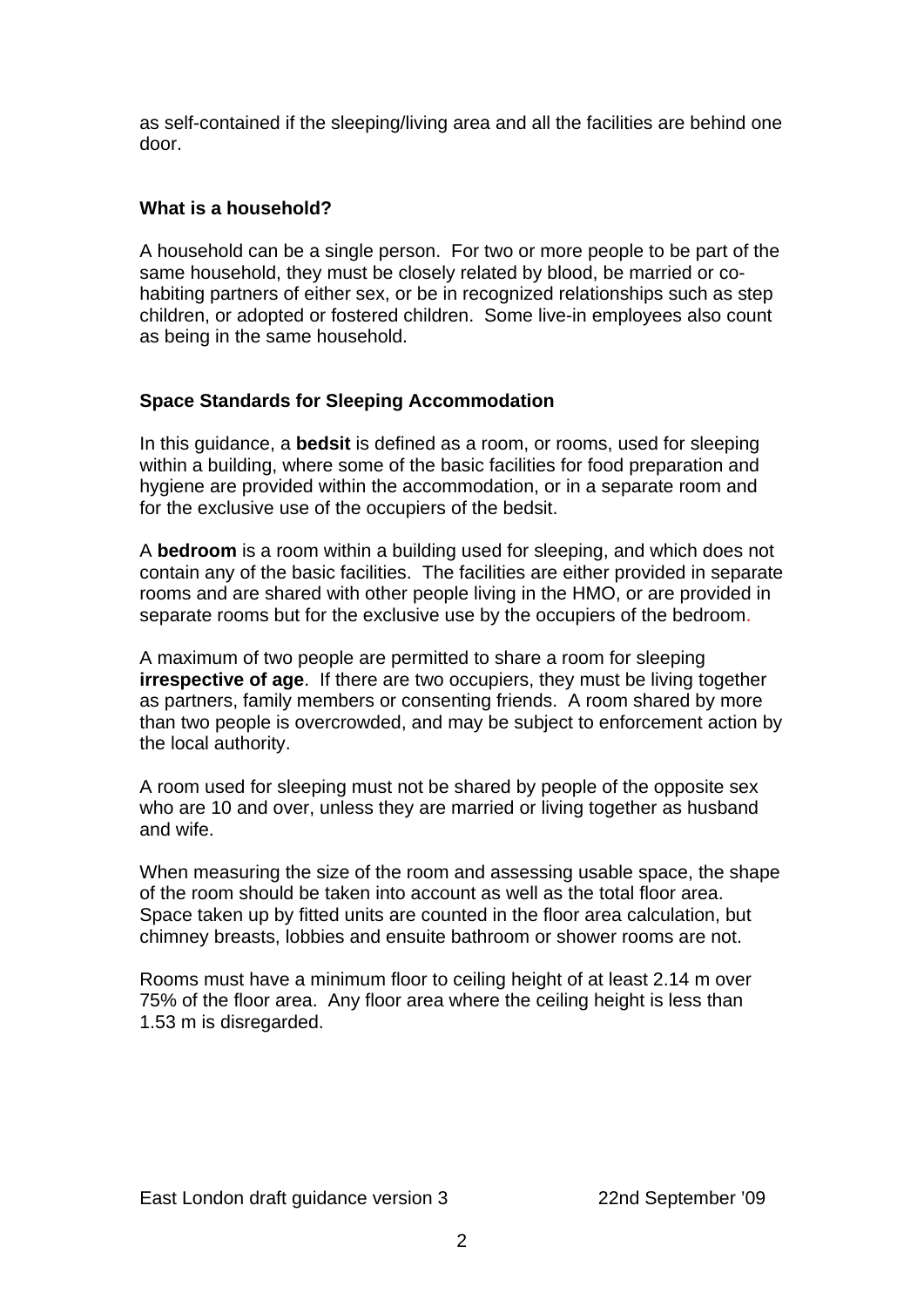| Number of<br>occupiers | <b>Room for sleeping</b><br>Kitchen facilities in a<br>separate room | Room for sleeping<br>Kitchen facilities within the room |
|------------------------|----------------------------------------------------------------------|---------------------------------------------------------|
| One                    | $8.5$ sq m                                                           | $13$ sq m                                               |
| Two                    | $13$ sq m                                                            | $18$ sq m                                               |

Local housing conditions and policies vary between the boroughs and some may accept existing smaller rooms depending upon a risk assessment, and the communal living space available to the tenants within the HMO.

### **Living and dining rooms**

A landlord may provide a communal living room in addition to any space that is required for shared kitchen and dining facilities. As a guide, a communal living room should be at least 13 sq m for 3 people, plus 1 sq m for every additional person. For example, a living room for 5 people should be 15 sq m.

If dining facilities are combined with the living room, the room should be at least 14 sq m for 3 people, plus 1 sq m for every additional person. For example, a combined living/dining room for 5 people should be 16 sq m.

### **Kitchen Facilities**

Kitchen facilities should be no more than one floor away from the letting. Where this is not practicable, a dining area of a size suitable for the number of occupiers should be provided on the same floor as, and close to, the kitchen.

Kitchens must be of an adequate size and shape to enable safe use of food preparation by the number of occupiers and the following guidelines for shared kitchens apply:

| <b>Number of sharers</b> | <b>Room size</b> |
|--------------------------|------------------|
| $ $ Up to 3              | $5.5$ sq m       |
| $4 - 5$                  | 7.5 sq m         |
| $6 - 7$                  | 9.5 sq m         |
| $8 - 10$                 | $11.5$ sq m      |

Where all or some of the lettings within the HMO do not contain cooking facilities, they must be provided for sharing with other households. There should be one full set of facilities per 5 persons, irrespective of age. Some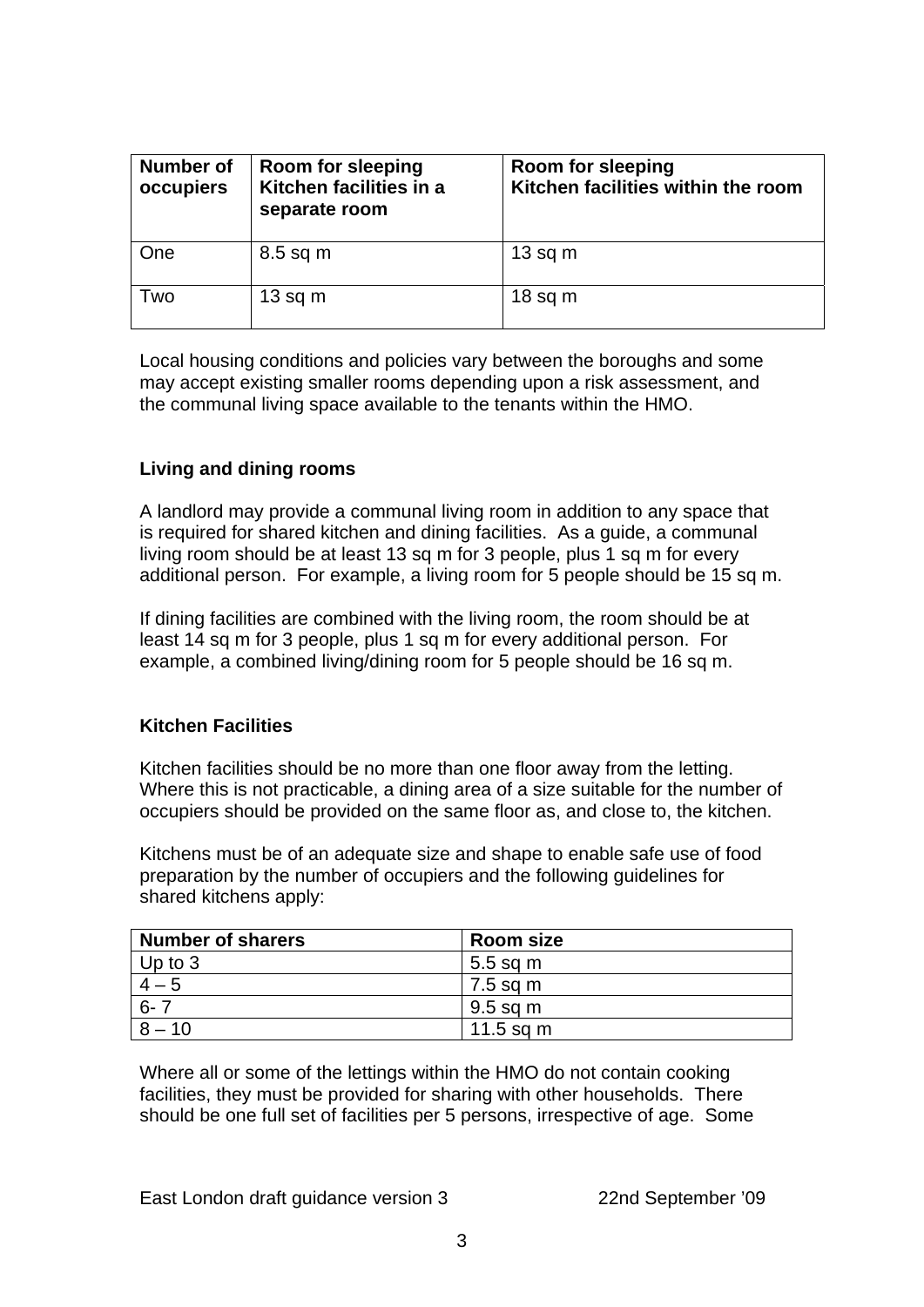flexibility may be considered in well-managed properties where there are 6 or 7 persons, subject to a risk assessment carried out by the local authority.

Where there are  $8 - 10$  persons, either an additional full set of cooking facilities must be provided, or additional facilities must be provided in an appropriate number of individual lettings where the room is large enough. If two sets of facilities are in the same room, each set must be separated and in distinct areas of the room.

| <b>Number of</b><br><b>Occupiers</b> | <b>Facilities</b>     | <b>Specifications</b>                                                                                                                                                                             |
|--------------------------------------|-----------------------|---------------------------------------------------------------------------------------------------------------------------------------------------------------------------------------------------|
| One                                  |                       | In one-person bedsits only, a cooker with a 2-<br>ring hob, oven and grill. Must be permanently<br>and safely installed on a fixed worktop.                                                       |
| Up to 5                              | Cooker                | Four-ring hob, oven and grill.                                                                                                                                                                    |
| $6 - 7$                              |                       | Four-ring hob, oven and grill and an additional<br>combined microwave oven and grill.                                                                                                             |
| Up to $5$                            | Sink/drainer          | 1000 mm sink/drainer set on base unit, provided<br>with a constant supply of hot and cold water and<br>properly connected to the drainage system.<br>A double sink/drainer installed as above or  |
| $6 - 7$                              |                       | A single sink/drainer plus a dishwasher.                                                                                                                                                          |
| One<br>household                     | Worktop               | 1000 mm x 600 mm. Worktop must be fixed,<br>and made of suitable impervious material.                                                                                                             |
| Up to 5                              |                       | 2000 mm x 600 mm provided and fitted as<br>above                                                                                                                                                  |
| $6 - 7$                              |                       | 2000 mm x 600 mm provided and fitted as<br>above, plus additional space for extra<br>appliances.                                                                                                  |
| All                                  | Splashback            | 300 mm tiled splashback or its equivalent to be<br>provided to the sink/drainer, worktop and any<br>cooker without an integral splashback.                                                        |
| Up to 5                              | Electrical<br>sockets | One suitably located electrical socket for each<br>dedicated appliance such as a cooker,<br>refrigerator and washing machine. In addition, 4<br>sockets (in either double or single combinations) |

A set of cooking facilities is comprised as follows: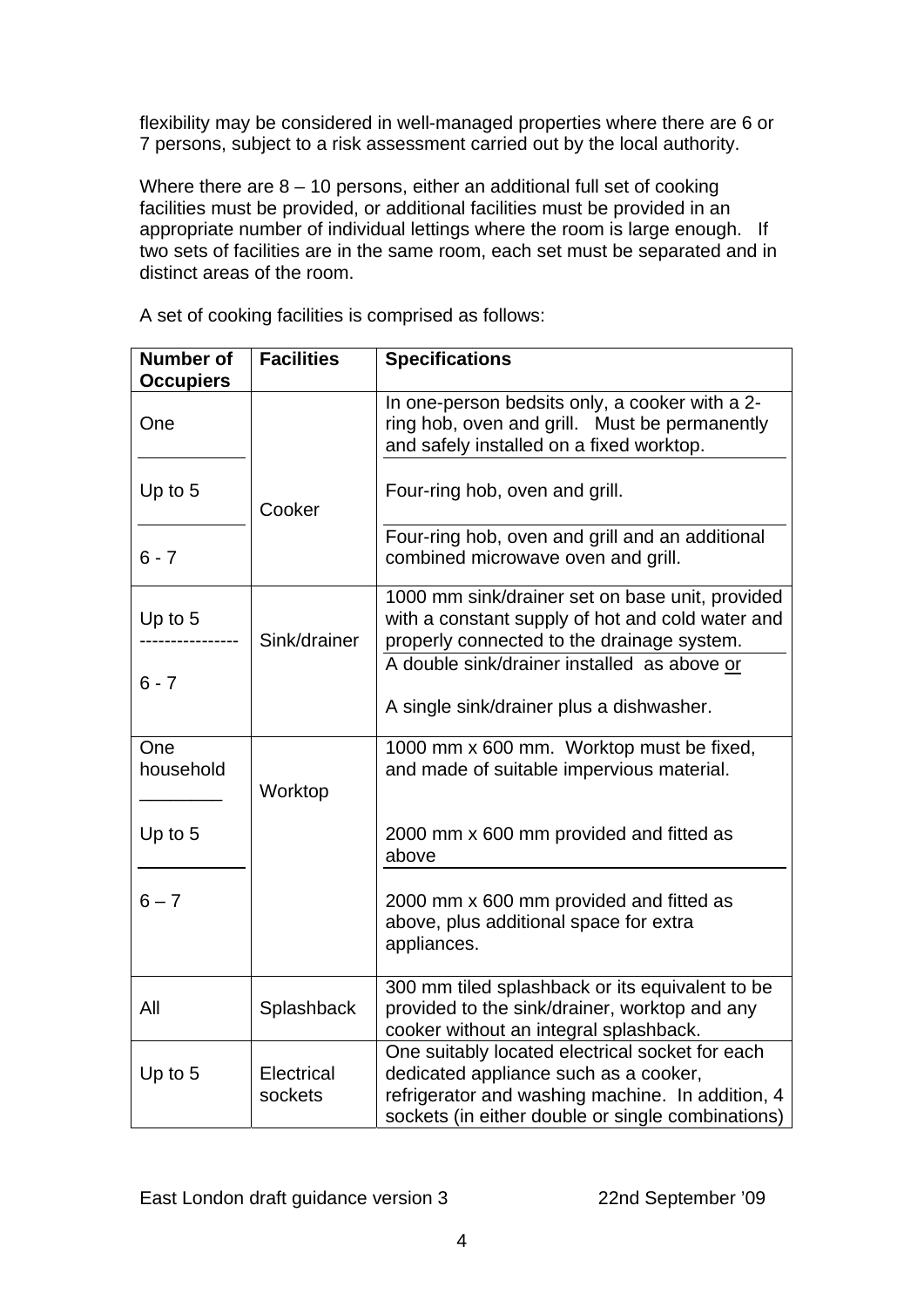|           |              | to be provided above the worktop.                                                                                               |
|-----------|--------------|---------------------------------------------------------------------------------------------------------------------------------|
| $6 - 7$   |              | An additional 2 sockets as above.                                                                                               |
|           | <b>Floor</b> | Impervious and washable floor covering to                                                                                       |
| All       | covering     | cover the floor area of the kitchen.                                                                                            |
| Per       | Food         | One double wall cupboard or                                                                                                     |
| household | storage      | One single base cupboard.                                                                                                       |
|           | cupboard     | May be provided within individual lets.                                                                                         |
|           |              | The base unit below the sink/drainer is not                                                                                     |
|           |              | acceptable for food storage.                                                                                                    |
| Per       |              | Where provided in individual lettings, a small                                                                                  |
| household |              | fridge freezer.                                                                                                                 |
|           |              |                                                                                                                                 |
|           | Refrigerator |                                                                                                                                 |
| Up to $5$ |              | Where provided in a shared kitchen, equivalent<br>of 2 worktop height refrigerators both with                                   |
|           |              | freezer compartments, or 1 worktop height<br>fridge and 1 worktop height freezer.                                               |
|           |              |                                                                                                                                 |
| $6 - 7$   |              | Where provided in a shared kitchen, the<br>equivalent of an additional worktop height<br>refrigerator with freezer compartment. |
|           |              |                                                                                                                                 |

Kitchen facilities where provided in a bedsit should be sited remote from the entrance door. The cooker should not be situated below a window.

A kitchen must not be the sole access to a room used for sleeping.

Kitchen facilities must not be installed in a hallway

A humidistat-controlled mechanical extractor must be provided where there is inadequate ventilation by means of a window. Newly converted kitchens must have a mechanical extractor regardless of whether there is an openable window.

Apart from an extractor hood, fixtures and fittings are not to be directly above cooking appliances.

Sufficient refuse storage to be provided adequate for the number of occupiers.

## **Personal washing and wc facilities**

Bathrooms and wc's should be within one floor of lettings, and where shared, must be accessible from a common area. Wc's and bath/shower rooms must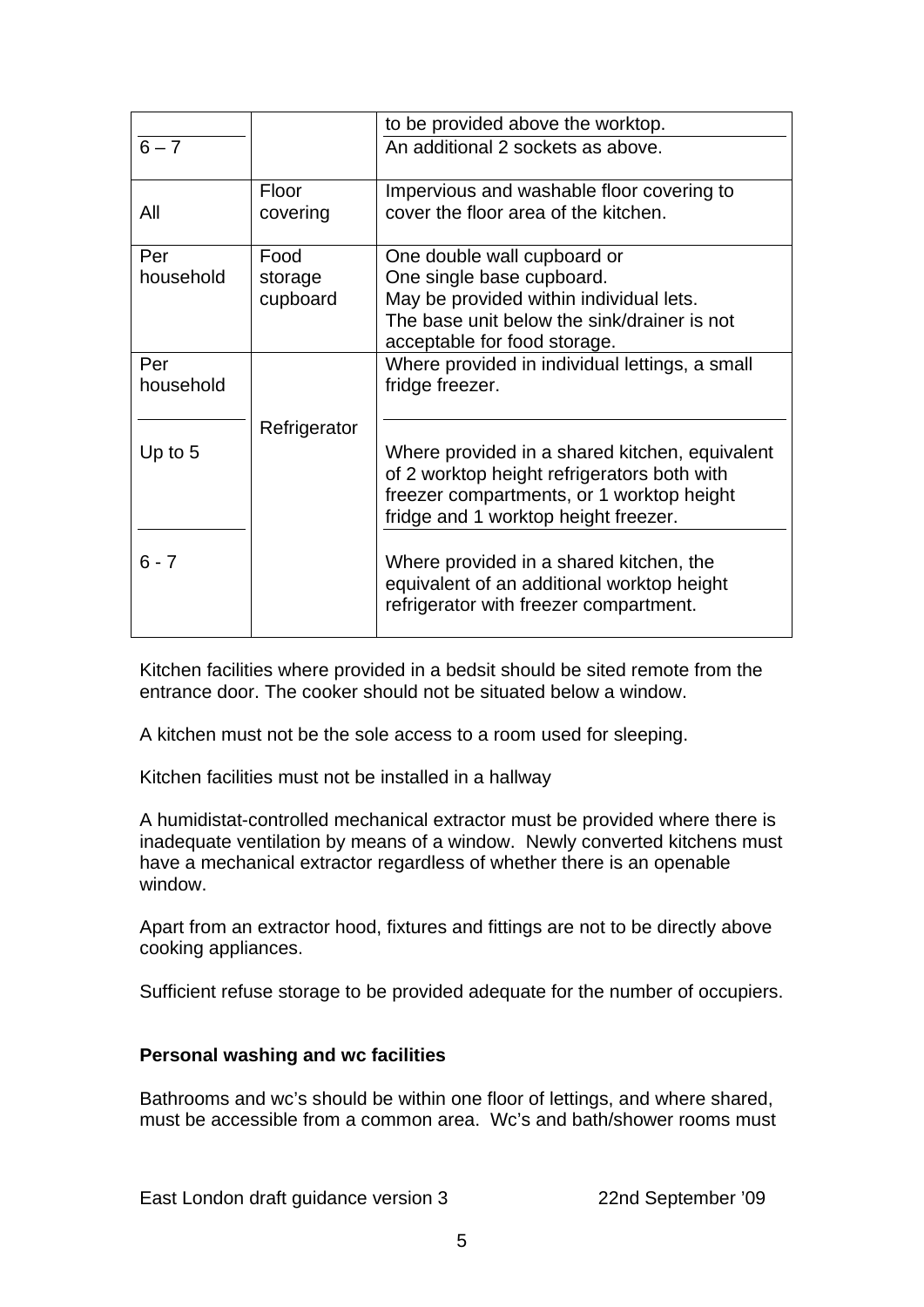be fitted with a suitable and functioning lock and the surfaces must be impervious and readily cleansable.

Bath/shower rooms and wc's must be adequately ventilated, and bath and shower rooms must be adequately heated, such as by radiator, wall-mounted convection or fan heater, or underfloor heating. Electric bar heaters are not permitted. In new conversions, a mechanical extractor must be installed in addition to any openable window.

Where only one bathing facility is provided in the premises, it must be a bath with a suitable seal and a fixed overhead shower. A fixed shower rail and curtain must be installed.

Whb's in each bedsit sleeping room are a required where practicable in houses with 5 or more occupiers, unless the room contains a sink/drainer. Properties that are not bedsit accommodation may not require whb's in sleeping rooms at the discretion of the local authority.

The facilities must be adequate for the number of occupiers, and the following is a guide. External wc's are not counted.

| <b>Number of</b><br><b>Occupiers</b> | <b>Facilities</b>                                                                                                  | <b>Specifications</b>                                                                                                                                                                                                                                    |
|--------------------------------------|--------------------------------------------------------------------------------------------------------------------|----------------------------------------------------------------------------------------------------------------------------------------------------------------------------------------------------------------------------------------------------------|
| 1-4                                  | 1 bath with whb<br>WC can be in<br>bathroom                                                                        | Standard size bath with 450 mm<br>splashback<br>Full-size whb with tiled splashback.<br>Both to have constant supply of hot<br>and cold water.<br>If the WC is separate, it must have an<br>additional whb & tiled splashback<br>within the compartment. |
| 5                                    | 1 bath with whb in<br>room<br>1 wc with whb<br>1 whb in each<br>sleeping room                                      | Wc may be in the same room as the<br>bath/whb<br>Whb's in bedsit rooms where<br>practicable.                                                                                                                                                             |
| $6 - 10$                             | 2 bathrooms with<br>whb's in each<br>One of bathrooms<br>must contain bath,<br>and the other a<br>shower which may | As above<br>Whb's in bedsit rooms where<br>practicable.                                                                                                                                                                                                  |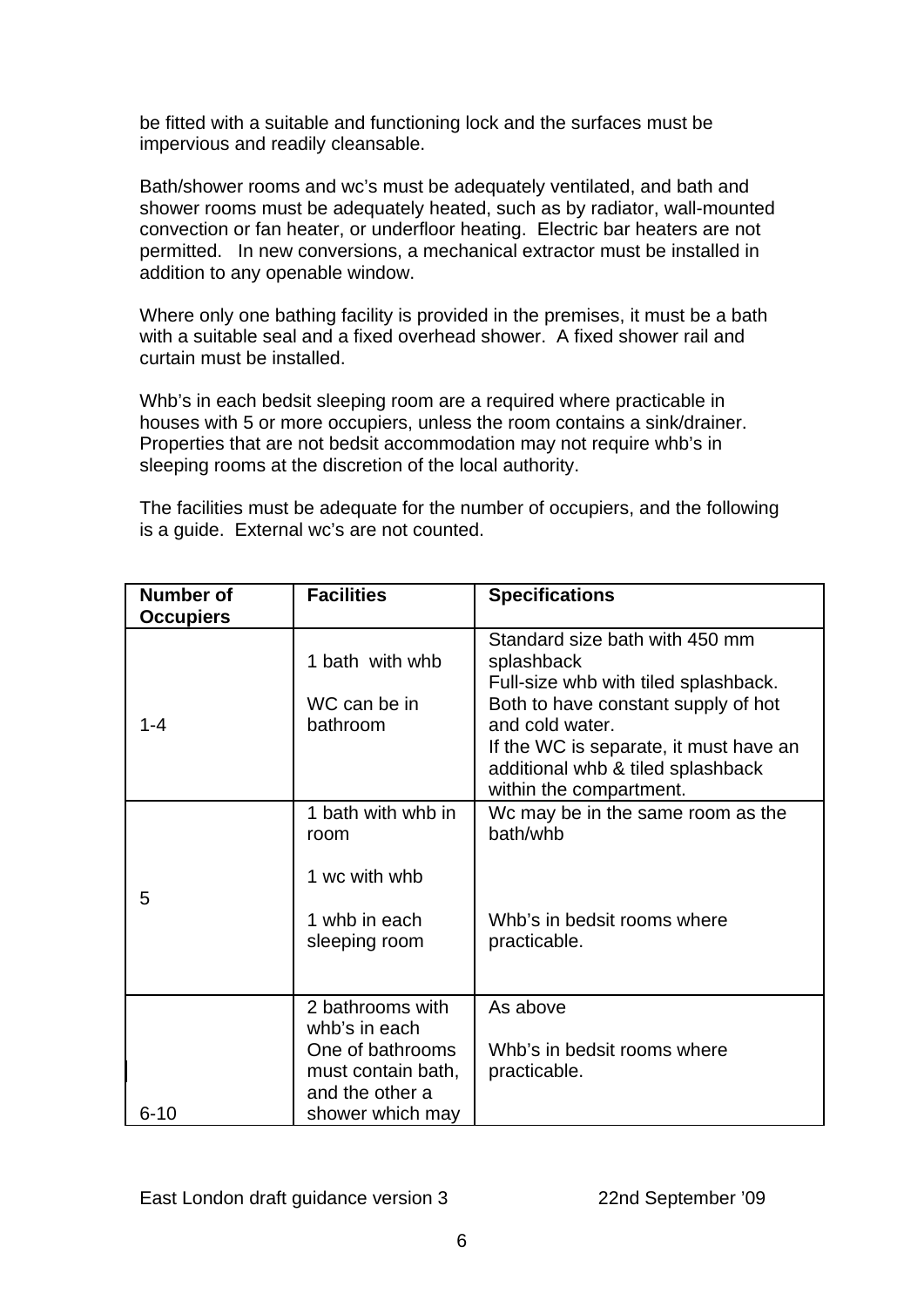| be a fixed over-<br>bath type                 |  |
|-----------------------------------------------|--|
| 2 wc's, one in own<br>compartment with<br>whb |  |
| 1 whb in each<br>sleeping room                |  |

Where a shower cubicle is provided, it must be of a sufficient size that the user can bathe and dress without injury.

### **Fire Safety**

Fire safety standards to be based on the latest edition of the Lacors Housing Fire Safety Guidance.

### **Heating**

A fixed heating system must be provided to all lets. Radiators must be fitted with thermostatic valves. Fixed storage heaters are preferred where there is no gas supply.

### **Additional Considerations**

Compliance with these standards does not negate the need for compliance with other statutory provisions, including the Housing Act 2004 and supporting Regulations. For further information contact your Environmental Health/Private Sector Housing Service.

### **Sources**

The following sources were consulted in producing this guide:

BRE Housing Design Handbook 1993 Joint London Boroughs Code of Practice for Hostel Accommodation Residential Property Tribunal Local planning guidance Local development plan HMO licence applications London Borough HMO standards GLA Housing Space Standards Housing Act 2004